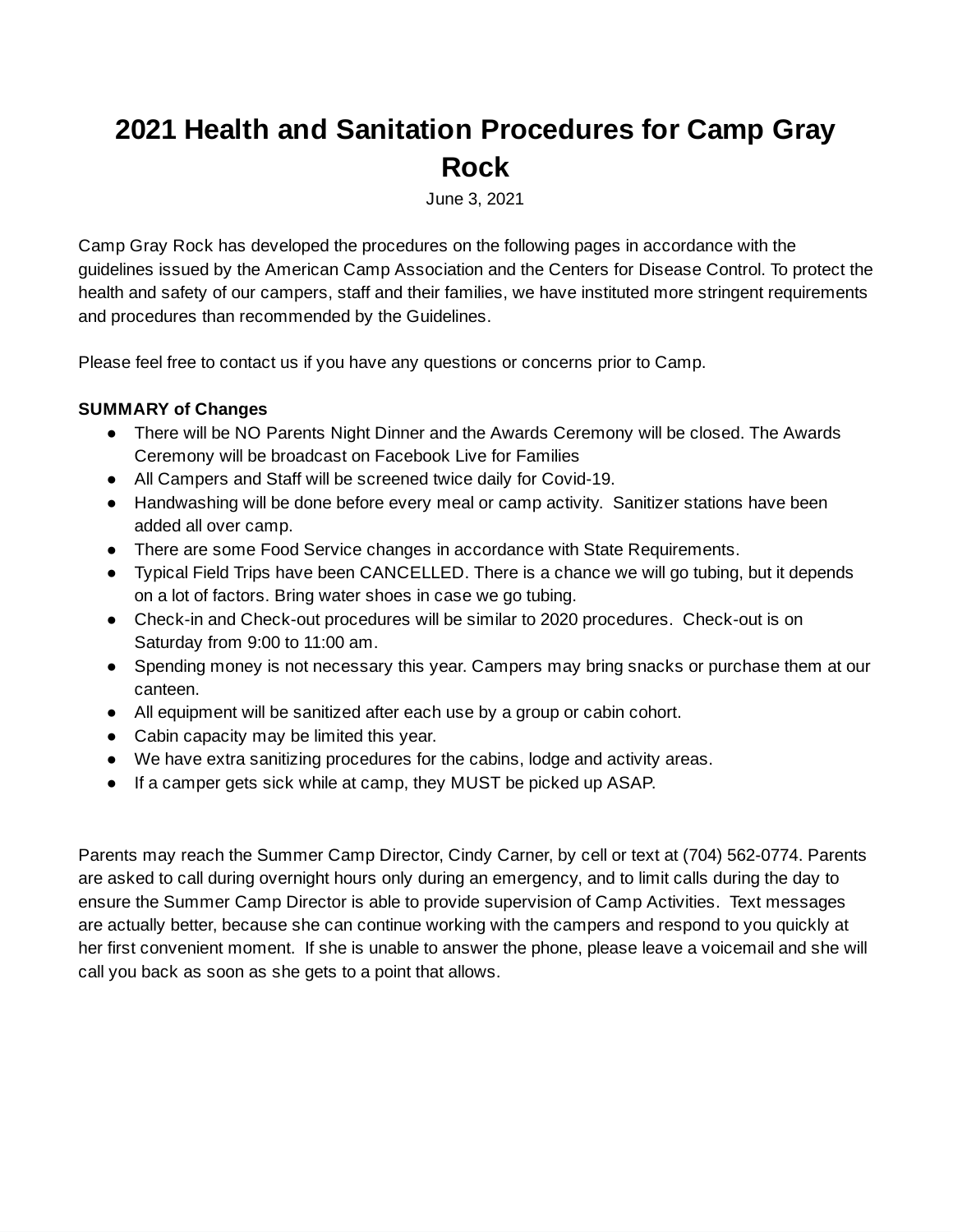### **MEDICAL CARE**

The Watauga County Health Department maintains contact with us, and sends nurses to assist with check-in. The Camp Director has phone numbers for their nurses, and can reach any of them at any time if needed. The Health Department representatives are only a phone call away if we have any questions or concerns.

The Summer Camp Director and at least half of the counselors each week are each certified in First Aid and CPR. Each session of camp will have 2 lifeguards on staff for 2021. We maintain all medications and health supplies in the Camp Office, which remains locked at all times unless the Summer Camp Director is in the office. First Aid kits will be kept in activity areas and on the Summer Camp Director's Golf Cart.

In the case of a camper not feeling well, an infirmary is maintained in the Summer Camp Director's cabin. If your child is ill and needs to go home, he or she will be monitored in the infirmary at night or in the office during the day until he or she can be picked up. After any time spent in the infirmary, bedding will be washed in hot water, the cabin including the bathroom will be cleaned and sanitized, and the mattress will be sanitized.

The Summer Camp Director shall maintain a list of medications for each camper, and will check off each time a camper is given a scheduled medication. There is also a separate First Aid log, which the Summer Camp Director or First Aider will complete each time First Aid is needed.

In the event of a camper or staff member needing medical care beyond First Aid, we have providers for Primary Care, Urgent Care, and two local hospitals. Except in an emergency in which we call 911, every effort will be made to contact the parent first by telephone before transporting a child to a medical facility. We will maintain contact with the parent as needed throughout the entire process.

Primary Care: The Baker Center for Primary Care 436 Hospital Drive, Suite 230 Linville, NC M - F 8am-6pm, Saturday 8-12 (828) 737-7711 This is about a 15 minute drive from Camp

Urgent Care: FastMed Urgent Care 178 Hwy 105 Ext., Suite 101 Boone NC (828) 265-7146 M-F 8am-8pm Sat-Sun 8am-4pm This is about a 15 minute drive from Camp Gray Rock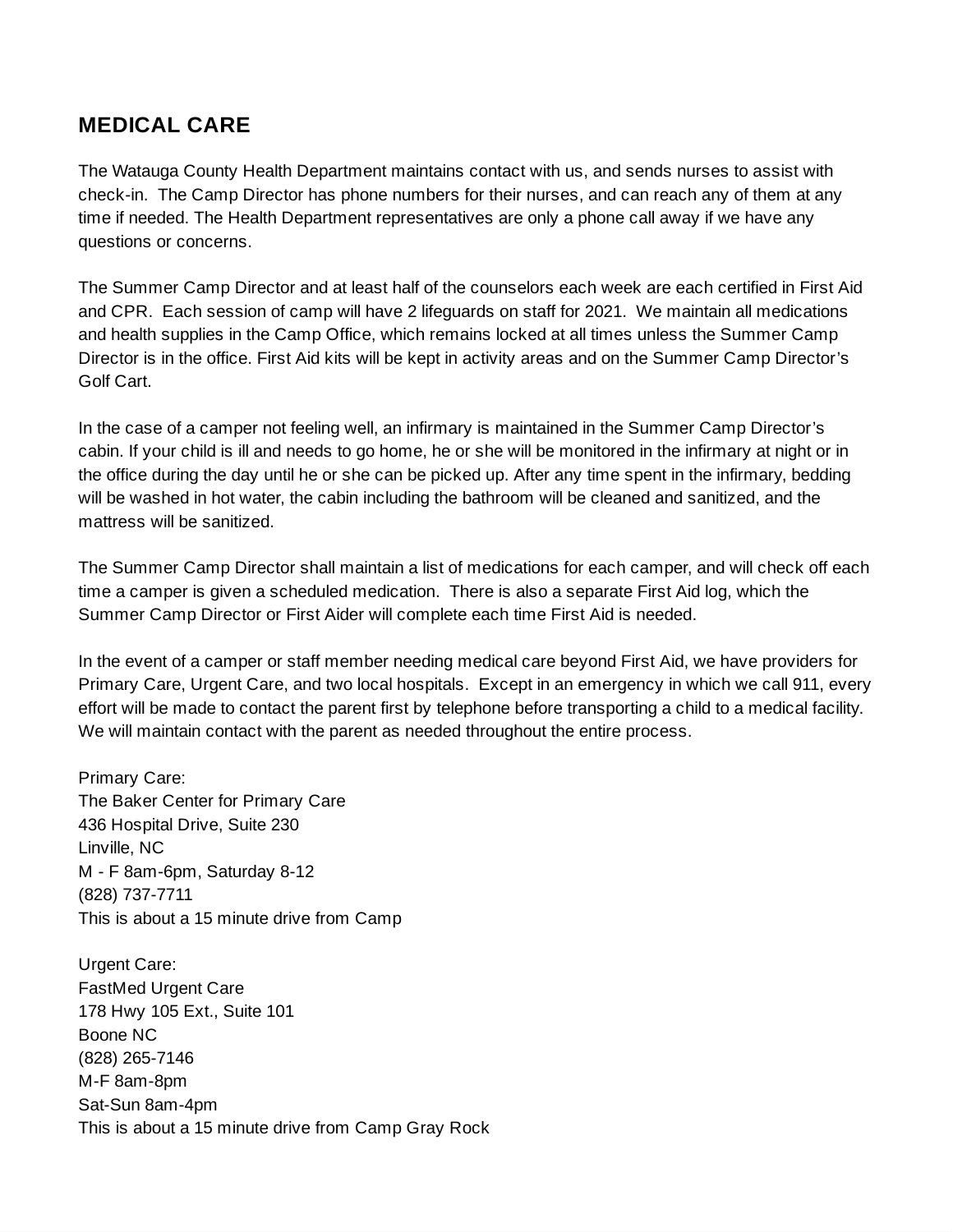There are two local hospitals with Emergency Rooms, and we have used both at Camp Gray Rock. Both are in the Appalachian Regional Healthcare System. In an emergency, EMS will take the patient to the closest Emergency Room with a bed.

Charles A Cannon Jr. Memorial Hospital Hospital Drive, Linville NC

Watauga Medical Center 336 Deerfield Rd Boone NC

Each camper will have a Health form on file with the Summer Camp Director. At check-in, the Summer Camp Director and the camp nurse will examine each form to become familiar with the health and dietary needs of each camper. All medications will be collected and stored in the office for the duration of camp, except for any emergency medications (Epi-pens, Diastat, etc) required to be kept by the camper or counselor. A check for head lice is also performed by the nurse or Summer Camp Director at check-in.

Medical Information is only shared with Camp Staff on a "Need to Know" basis. All health information is protected by the Summer Camp Director or designated Counselor.

In the case of any trips off-campus, the Summer Camp Director (or designated counselor) will keep a backpack of medications, Health Forms for each camper, and a First Aid kit.

# **FIELD TRIPS**

Field Trips will be limited this year to protect our campers from exposure to Covid-19. We are *considering* only one field trip to go tubing, pending inspection of the facility, river water levels, and approval by the Health Department each week. Face masks MUST be worn on the bus, per Health Department Regulations. Campers should bring water shoes to camp in case we go on the field trip. The service provider is an hour from camp, and is being very diligent in their Covid-19 procedures. You may check out Riverside Canoeing on Facebook or online, but please direct all questions to the Summer Camp Director.

# **SPENDING MONEY AND SNACKS**

Spending money is not necessary this year, because there will be no shopping if we decide to go tubing. It is recommended the campers bring no more than \$10 for canteen purchases. We WILL NOT be collecting spending money at check-in this year; all money is solely each camper's responsibility. Cabins are locked whenever a counselor is not present, so there will be no campers snooping around when the cabins are empty.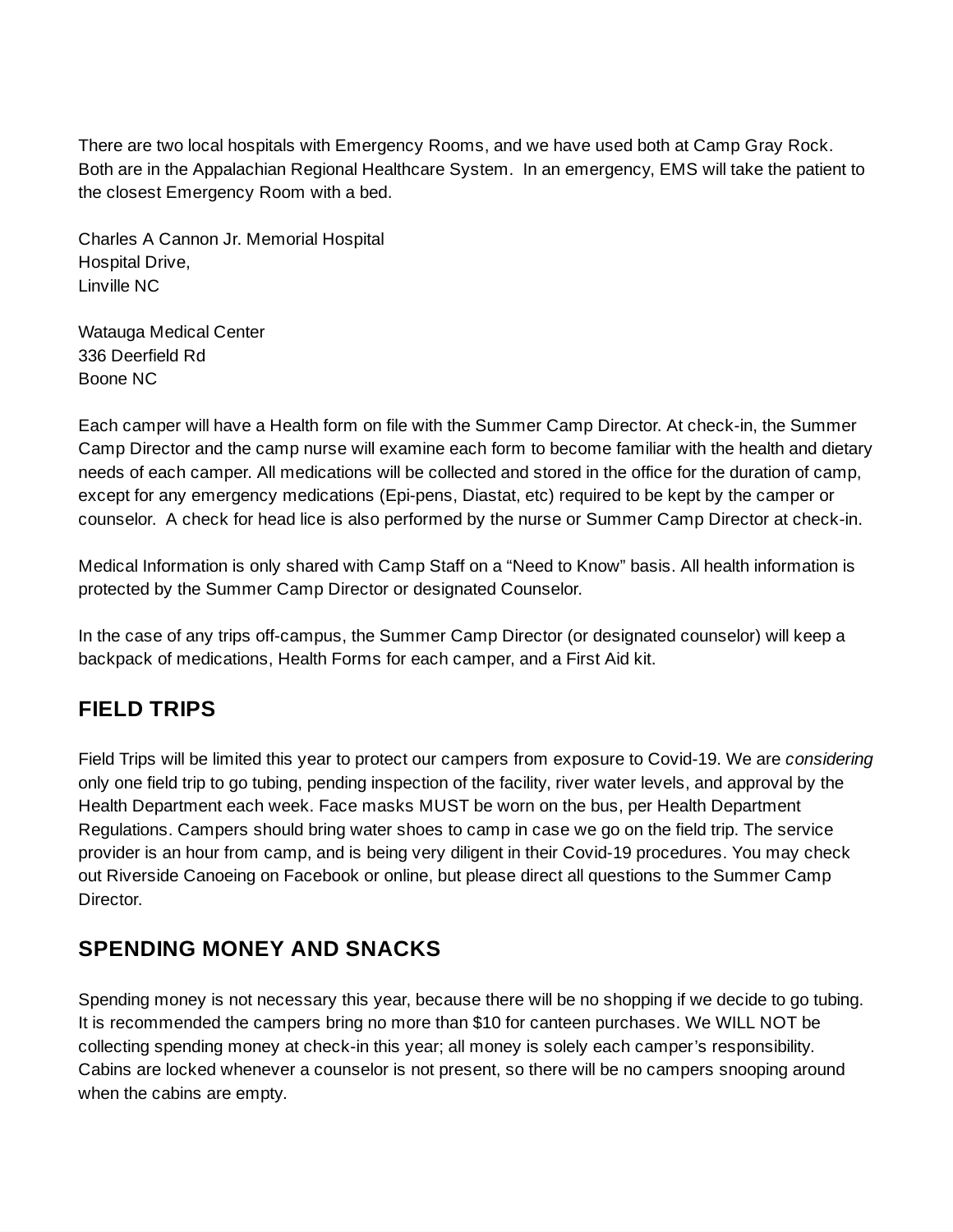Snacks are welcome at camp. You may send SEALED drinks and snacks. We ask that campers do not share opened packages of snacks or drinks.

# **FOOD SAFETY**

Our Camp Cook, Mrs. Jeannie, is Serv-Safe Certified. She works in the Cafeteria at Watauga High School. Our Kitchen receives excellent ratings each camp year because of her diligence. We have several staff members who assist in the kitchen as needed, and Mrs. Jeannie makes sure they follow the rules for food safety.

The Camp Director and Camp Cook work together to protect campers and staff with allergies.

With the Covid-19 situation, we have done away with our salad bar, family-style condiments, and silverware containers. All silverware, salads and condiments will be distributed by staff individually.

Everyone on campus will wash hands with soap and warm water before every meal. After check-in, the Summer Camp Director will discuss handwashing and sanitization at her Welcome Meeting with campers and staff.

A group of staff and campers are responsible for cleaning the dining hall and lodge restrooms after each meal. There is a detailed checklist for the cleaning chores, and the Summer Camp Director will ensure that everything is cleaned satisfactorily before camp activities begin again. In the case of a situation needing more extensive environmental clean-up, the Summer Camp Director will wear appropriate PPE and clean up the mess herself; staff and campers will be instructed to clear the area and notify the Summer Camp Director if they notice this kind of situation. Campers are never expected to clean up solid or liquid body wastes.

# **PERSONAL HYGIENE**

Campers and Staff will be required to bathe at least once a day. Counselors will make every effort to ensure campers bathe, brush their teeth twice, and change into clean clothes each day. The Summer Camp Director has a washer and dryer in case of an emergency, and Counselors will notify her for any camper needs. In case of forgotten hygiene items, the Summer Camp Director keeps a supply of extra new items, and can acquire any others as needed from the Dollar General across the highway.

Hand sanitizers have been placed all over campus, including at the door of each cabin. Everyone will be required to remove their shoes and sanitize their hands before entering the cabin. Then the counselor will direct everyone to wash their hands with soap and water.

Campers will also be instructed to wash their hands before each activity, or use hand sanitizer at areas where sinks are not available until they can get to a bathroom.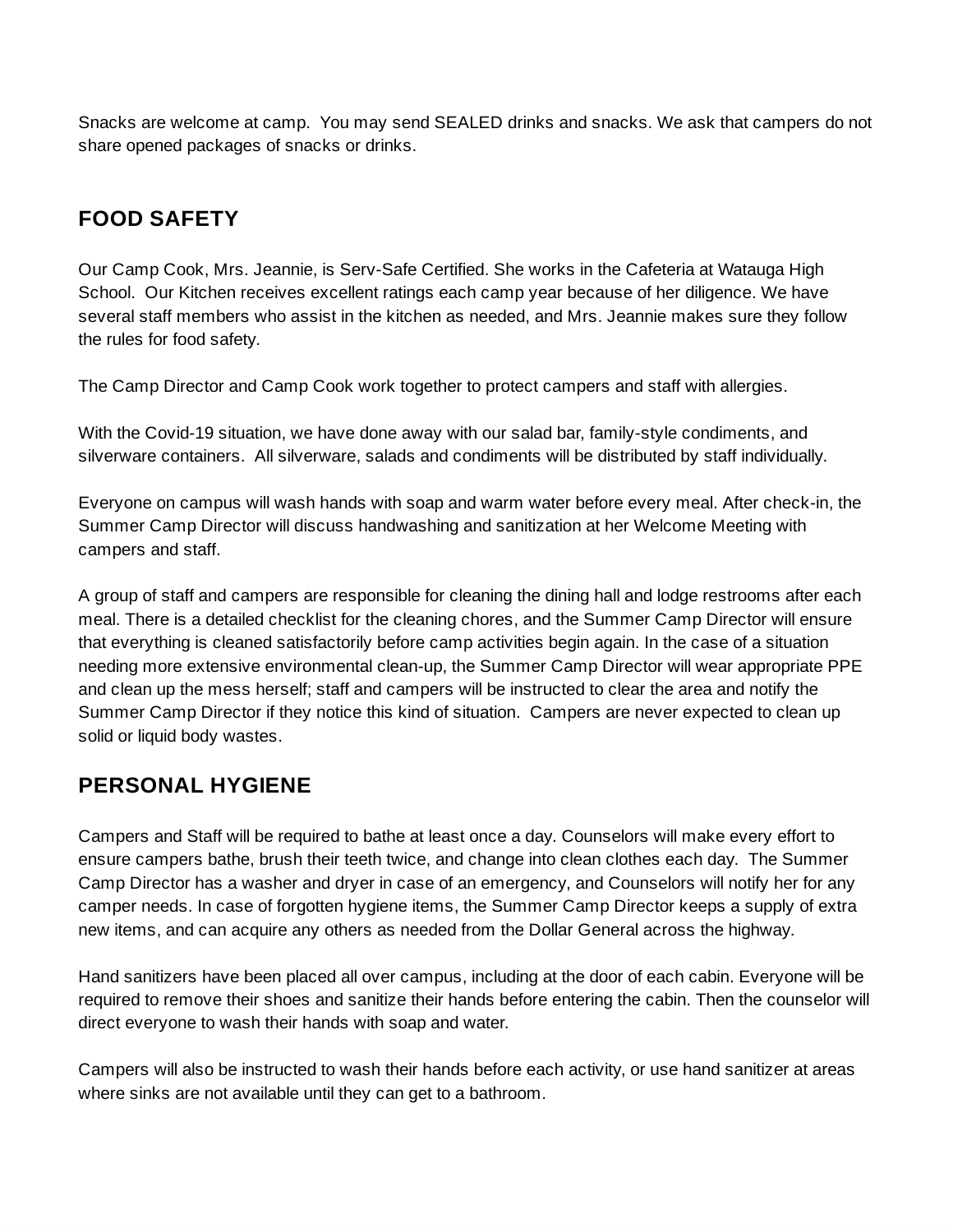# **SANITATION OF EQUIPMENT**

The Summer Camp Director shall maintain sanitizing solution or wipes at each activity station. Equipment such as fishing poles, sports balls, paint brushes, pool sticks, air guns, air rifles, and archery equipment will all be sanitized after use by each cabin cohort.

### **POOL SAFETY & Fishing**

Each session of camp will have 2 lifeguards on staff.

The Swimming Pool facility remains locked at all times unless a Lifeguard is on duty. There will be a strong preference for having 2 Lifeguards or a Lifeguard and the Camp Director at the pool at all times.

Our Camp Caretaker is responsible for water quality at the pool. He maintains a daily log of all water tests. Our pool and pool records are inspected by the state each year as required.

Each camper is given a swim test during the first time the pool is open each week, and pool rules are explained to the campers at that time. Lifeguards will use the swim test to become familiar with each swimmer.

Fishing rotations are held at our pond. At no time should any camper be allowed on the dam; staff members may only touch the dam if there is a need to untangle a fishing line at the dam. There is NO SWIMMING or wading allowed at the pond at any time.

### **CLEANING AND SANITATION OF CABINS**

Each morning after breakfast, the campers are assigned Cabin Capers, with assistance and supervision by each counselor. There is a daily checklist, which includes sanitizing the bathroom facilities, light switches, door knobs, floors, etc. The counselor will ensure the cabin capers list is completed before the Summer Camp Director completes her daily inspection.

Campers are encouraged to only bring what they need to camp. Please limit to 1 stuffed animal if one is absolutely required. Counselors will ensure each camper has a bag to store dirty clothes at the beginning of the week; if a camper does not have one, a trash bag will be provided for dirty clothes. Campers are not to leave toiletries in the bathrooms. All toiletries should be kept at the camper's bunk, and all wet laundry shall be hung to dry on the lines or porch rails outside the cabins.

As per NC Health Department regulations, campers sleeping on bunks must sleep head to toe to maintain 6 ft head to head distancing. Campers may only sit or lie down on their own beds. Masks and social distancing are not required for cabin cohorts.

On Saturday mornings, the counselors will sanitize each mattress/mattress cover and air out the cabins in accordance with Covid-19 guidelines provided by the American Camp Association and the Health Department.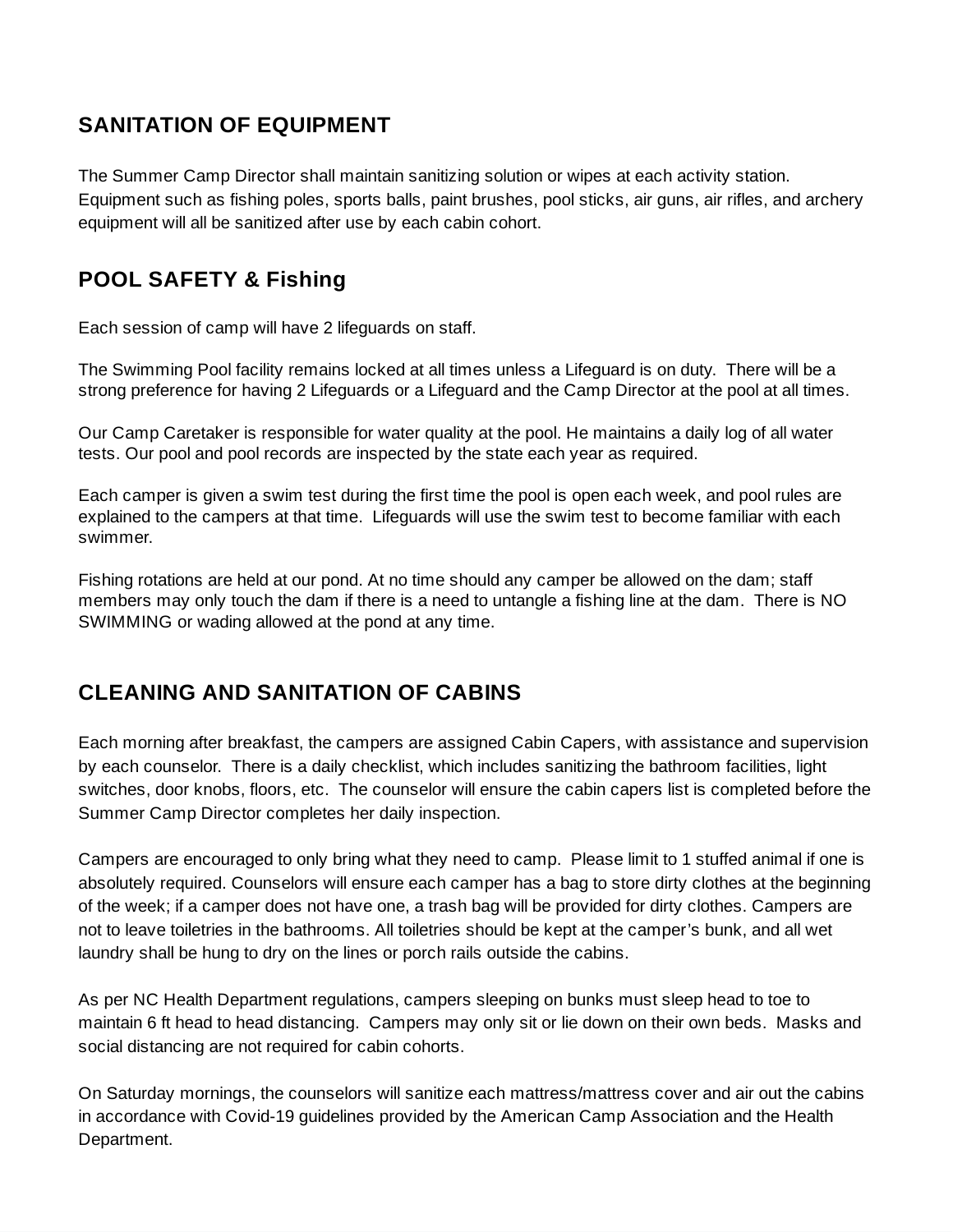### **MAINTAINING OUR HEALTH & IMMUNITY**

Counselors will encourage each camper to drink plenty of fluids, eat healthy foods, get plenty of exercise through camp activities, maintain social distancing, and get plenty of rest during turtle time and at night. Counselors will enforce our hygiene standards. Our Summer Camp Director is very involved in camp activities and makes it a point to get to know each camper well; as a mother and an educator, she is very in tune to the needs of each child. Your children will have a lot of supervision and will be encouraged to let an adult know if at any time he or she feels uncomfortable or ill. The Summer Camp Director will maintain communication with parents as needed.

Camp Staff are encouraged to notify the Summer Camp Director in the event of a fever or feeling unwell. Camp Staff will not report to work, or will stay isolated until cleared by appropriate medical personnel.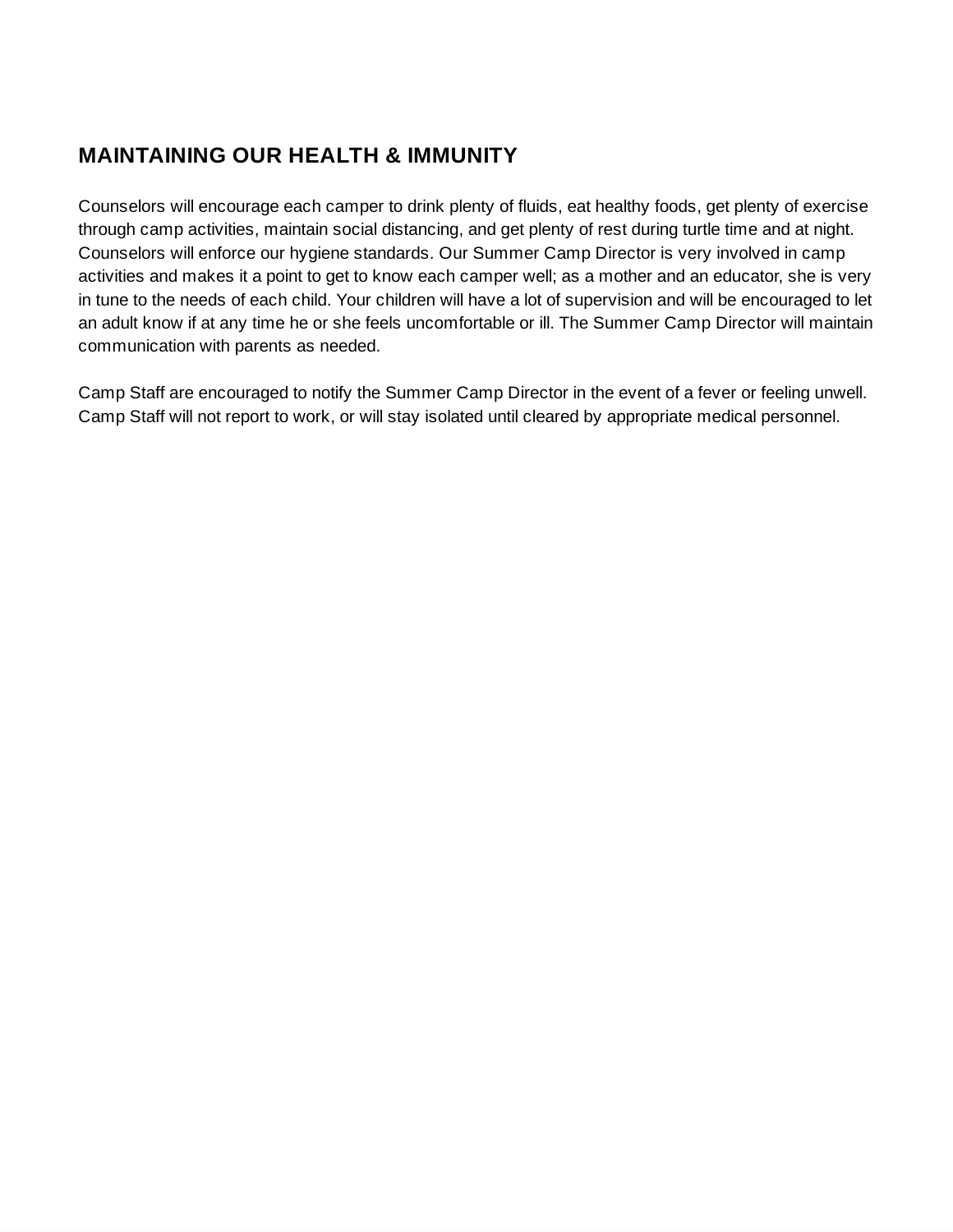# **Special Covid-19 Procedures**

#### **Check-In Process**

Our check-in process will be altered for 2021.

For 2 weeks before camp, we ask each family to isolate and/or maintain social distancing to the best of their ability. Any exposure to people outside of the home brings a risk of bringing germs to camp. If for any reason you have symptoms of Covid-19, your child will not be allowed to join us at camp. You can avoid the last-minute disappointment by getting vaccinated and maintaining social distancing for 14 days before you arrive at camp.

Parent Involvement: To speed up the Covid-19 screening process, we ask that only 1 parent/adult participate in check-in and settling into the cabins per camper. Anyone participating in the check-in and settling in process will be screened for Covid-19, including parents.

1. Upon arrival at camp, please park at the lodge and *follow the signs* to check-in at the lodge. A one-way traffic pattern will be laid-out as you walk into the lodge area. Please maintain 6 feet of distance between families as you wait in line to check-in.

2. At the entrance closest to the Lodge restrooms, you will be greeted by a volunteer to screen for Covid-19. Screening will consist of a standard questionnaire and a temperature check. 3. Continue to the restrooms to wash your hands with soap and warm water for at least 20 seconds.

4. Enter the Dining Room, where your camper will turn in all electronic devices. It is a good idea to turn in chargers as well, since your camper will not have the opportunity to go to the cabins to retrieve a charger during phone time. At this point, you may need to wait in the dining hall to be called by the nurse for the health screening. Please maintain social distancing.

5. Enter the Library, where a nurse and the Summer Camp Director will go over your camper's health form, medical and dietary needs, and perform a head lice check. At this time we will collect all medications (OTC and prescription). You will then be given a pass to enter the cabin area.

6. Exit the lodge at the door beside the library, and proceed through the Cabin Area checkpoint. You will need to show the volunteer your pass, and he or she will direct you to your cabin.

7. Your counselor will greet you in your cabin. Before entering, you should remove your shoes and use hand sanitizer. At this point, we ask that the parent quickly help the camper settle into their bunk and say good-bye. This will help maintain social distancing and ensure there aren't too many people in the cabin. We promise, your camper will be just fine once you leave!

### **AWARDS Ceremony**

Our awards ceremony is usually open to families and is a part of Parents Night. *\*\*\*For 2021, we will NOT have parents on campus for dinner or the Awards Ceremony.* We regret that inviting our parents and families to dinner and our awards program will not allow us to maintain